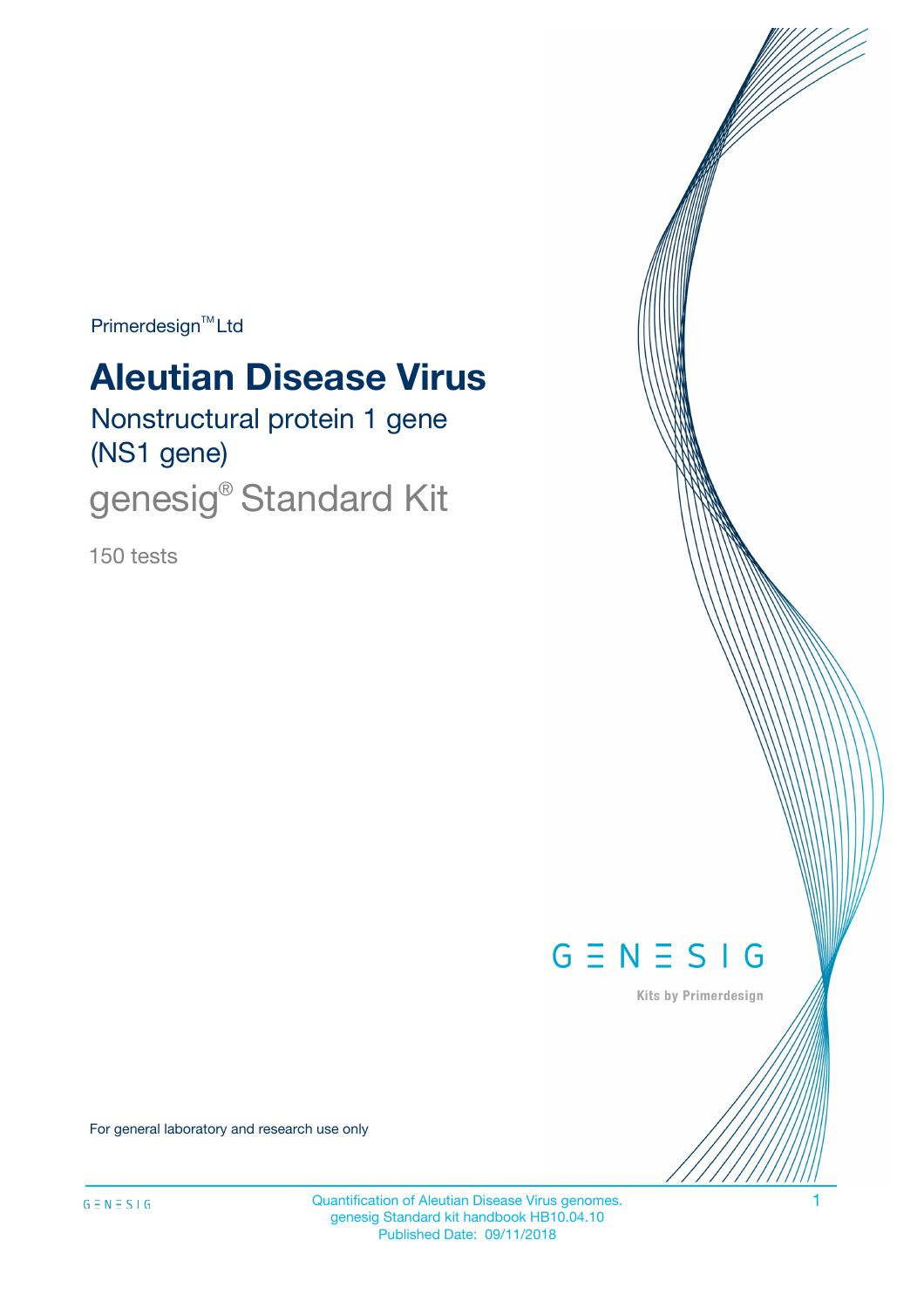## Introduction to Aleutian Disease Virus

Aleutian disease is caused by the parvovirus Aleutian disease virus (AIDV). The disease is classically observed in mink where it is commonly lethal, but is becoming increasingly prevalent in ferrets in which a chronic latent infection is more common. This is often referred to as "hypergammaglobulinemia" of ferrets and the clinical disease develops over a period of one to two years. The parvovirus itself causes little or no harm to the ferret or mink, however the inflammatory response generated by the animals may cause life-threatening hematopoietic and urinary derangement. The virus is icosahedral in shape and 18-26 nm in diameter. It has a linear single-stranded DNA genome of approximately 4.8 kb which encodes only a limited number of genes.

AIDV can be transmitted through the aerosol route, but usually occurs through direct contact with infected urine, saliva, blood, or faeces. AIDV can also be transmitted through contact with contaminated cages, gloves, towels, or humans and the virus can remain dormant and infective for up to 2 years in, for example, dried urine. Prolonged contact with an infected host is necessary to spread the infection. Ferrets may contract the virus and remain asymptomatic for a number of years. The virus interferes with the ferret or mink immune system leading to an increase in blood antibody levels. The antibodies combine with the virus to form complexes that are deposited within the tissues of multiple organs resulting in inflammation. The interference in the immune system can lead to the hosts being more susceptible to other diseases such as canine distemper virus, lymphoma etc.

Gross lesions are often absent in the early stages and can be seen only late in the course of disease. Splenomegaly and lymphadenopathy are the most common lesions with this disease. Other observable changes that have been recorded are small kidneys, pleural effusion, haemorrhagic pneumonia, cardiomegaly and haemorrhage. In terminal cases, clotting abnormalities can be observed resulting from vasculitis.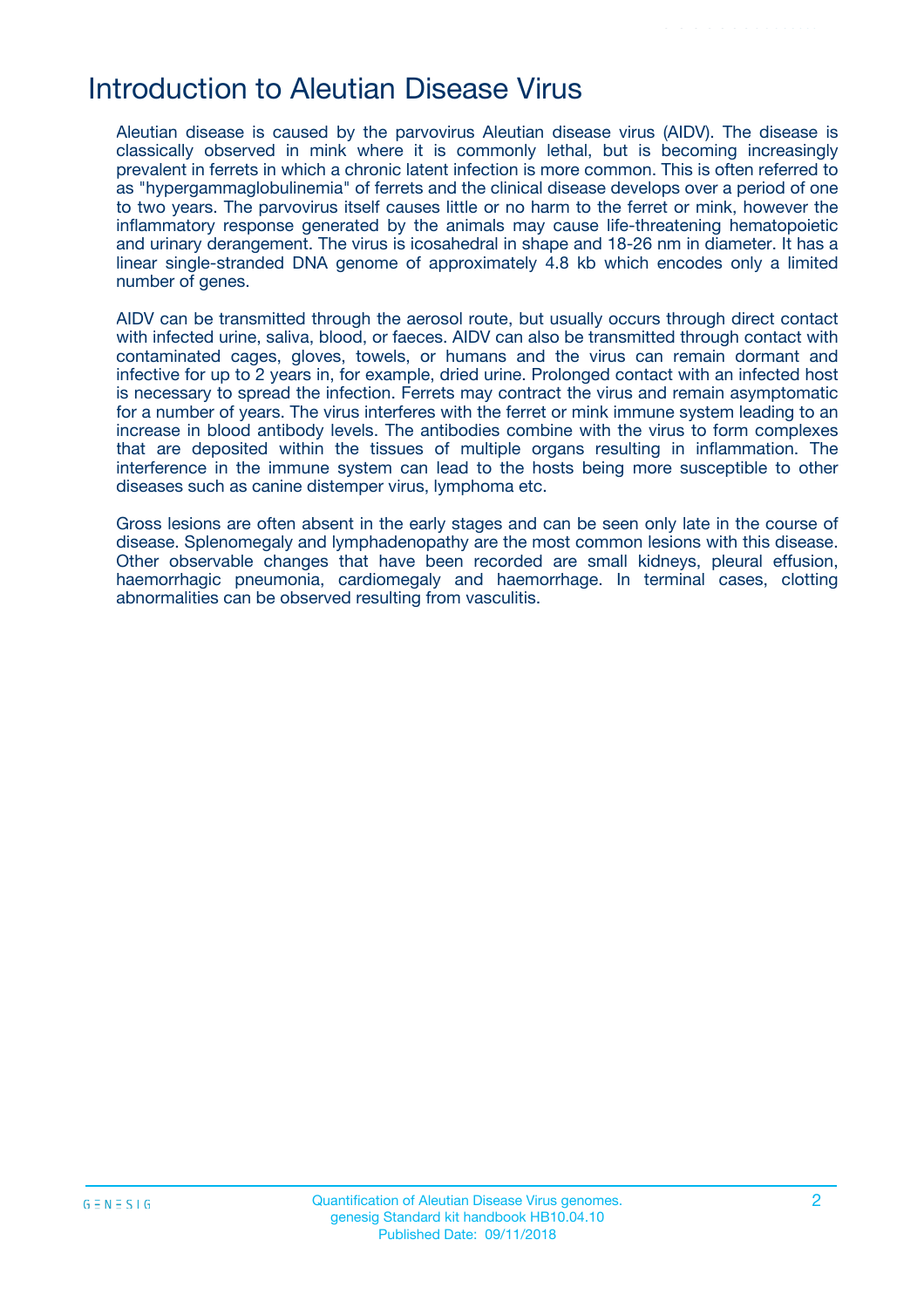The Primerdesign genesig Kit for Aleutian Disease Virus (AlDV) genomes is designed for the in vitro quantification of AlDV genomes. The kit is designed to have a broad detection profile. Specifically, the primers represent 100% homology with over 95% of the NCBI database reference sequences available at the time of design.

The dynamics of genetic variation means that new sequence information may become available after the initial design. Primerdesign periodically reviews the detection profiles of our kits and when required releases new versions.

If you require further information, or have a specific question about the detection profile of this kit then please send an e.mail to enquiry@primerdesign.co.uk and our bioinformatics team will answer your question.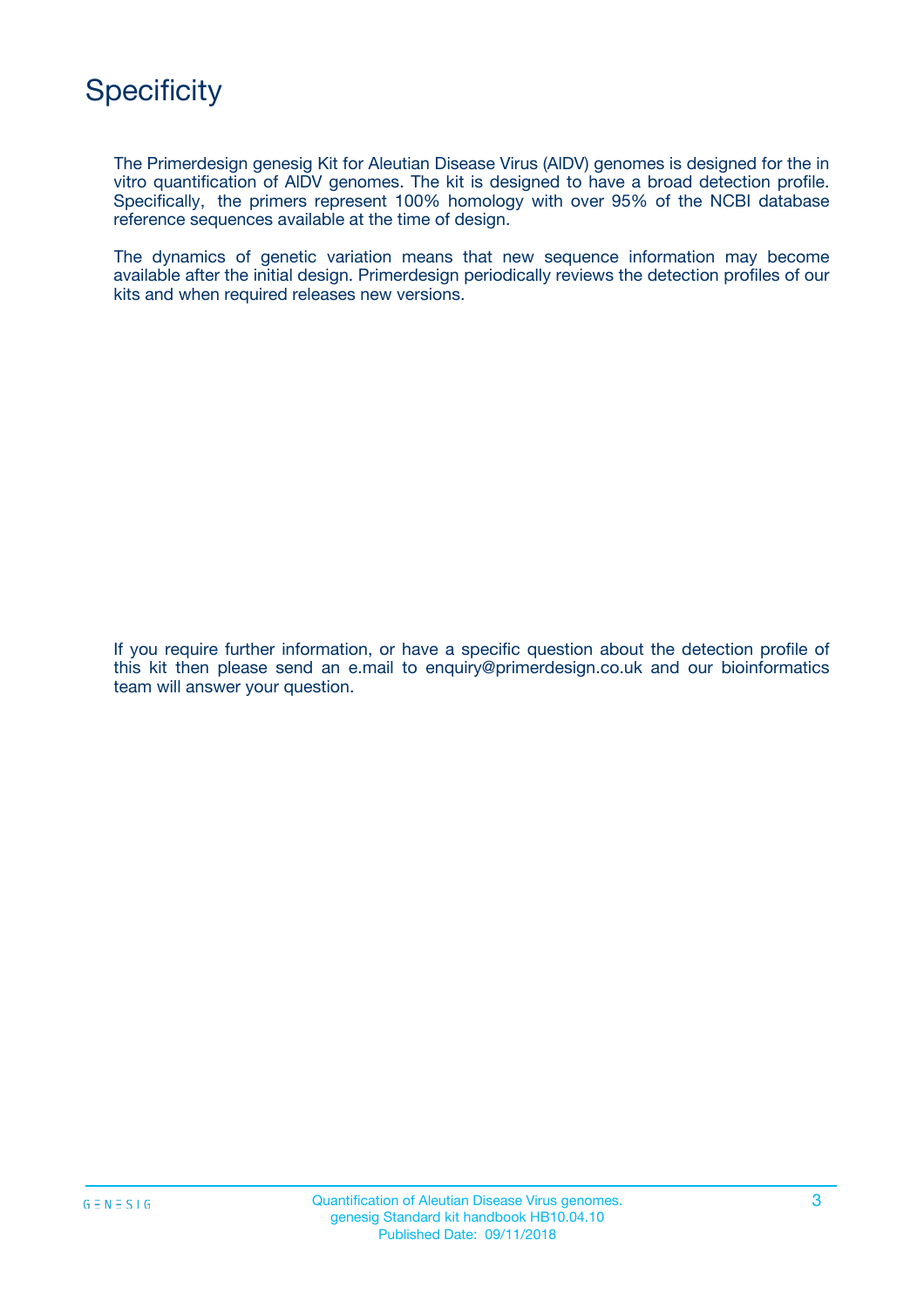# Kit contents

- **AlDV specific primer/probe mix (150 reactions BROWN)** FAM labelled
- **AlDV positive control template (for Standard curve RED)**
- **RNase/DNase free water (WHITE)** for resuspension of primer/probe mixes
- **Template preparation buffer (YELLOW)** for resuspension of positive control template and standard curve preparation

# Reagents and equipment to be supplied by the user

#### **Real-time PCR Instrument**

#### **Extraction kit**

This kit is recommended for use with genesig Easy DNA/RNA extraction kit. However, it is designed to work well with all processes that yield high quality RNA and DNA with minimal PCR inhibitors.

#### **oasig**TM **lyophilised or Precision**®**PLUS 2X qPCR Master Mix**

This kit is intended for use with oasig or PrecisionPLUS2X qPCR Master Mix.

**Pipettors and Tips**

**Vortex and centrifuge**

**Thin walled 1.5 ml PCR reaction tubes**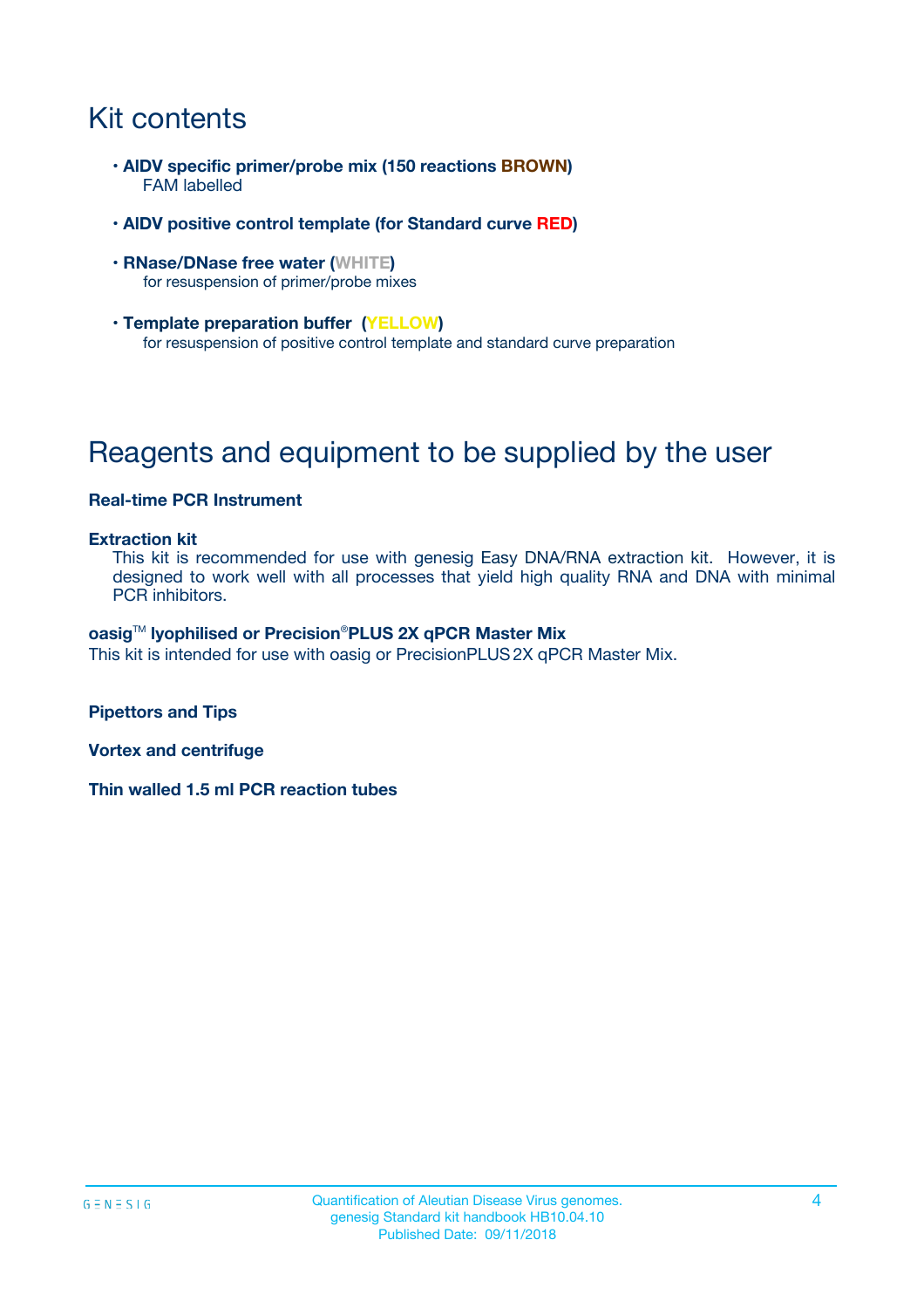### Kit storage and stability

This kit is stable at room temperature but should be stored at -20ºC on arrival. Once the lyophilised components have been resuspended they should not be exposed to temperatures above -20°C for longer than 30 minutes at a time and unnecessary repeated freeze/thawing should be avoided. The kit is stable for six months from the date of resuspension under these circumstances.

If a standard curve dilution series is prepared this can be stored frozen for an extended period. If you see any degradation in this serial dilution a fresh standard curve can be prepared from the positive control.

Primerdesign does not recommend using the kit after the expiry date stated on the pack.

### Suitable sample material

All kinds of sample material suited for PCR amplification can be used. Please ensure the samples are suitable in terms of purity, concentration, and DNA integrity. Always run at least one negative control with the samples. To prepare a negative-control, replace the template DNA sample with RNase/DNase free water.

### Dynamic range of test

Under optimal PCR conditions genesig AlDV detection kits have very high priming efficiencies of >95% and can detect less than 100 copies of target template.

### Notices and disclaimers

This product is developed, designed and sold for research purposes only. It is not intended for human diagnostic or drug purposes or to be administered to humans unless clearly expressed for that purpose by the Food and Drug Administration in the USA or the appropriate regulatory authorities in the country of use. During the warranty period Primerdesign genesig detection kits allow precise and reproducible data recovery combined with excellent sensitivity. For data obtained by violation to the general GLP guidelines and the manufacturer's recommendations the right to claim under guarantee is expired. PCR is a proprietary technology covered by several US and foreign patents. These patents are owned by Roche Molecular Systems Inc. and have been sub-licensed by PE Corporation in certain fields. Depending on your specific application you may need a license from Roche or PE to practice PCR. Additional information on purchasing licenses to practice the PCR process may be obtained by contacting the Director of Licensing at Roche Molecular Systems, 1145 Atlantic Avenue, Alameda, CA 94501 or Applied Biosystems business group of the Applera Corporation, 850 Lincoln Centre Drive, Foster City, CA 94404. In addition, the 5' nuclease assay and other homogeneous amplification methods used in connection with the PCR process may be covered by U.S. Patents 5,210,015 and 5,487,972, owned by Roche Molecular Systems, Inc, and by U.S. Patent 5,538,848, owned by The Perkin-Elmer Corporation.

### Trademarks

Primerdesign™ is a trademark of Primerdesign Ltd.

genesig $^\circledR$  is a registered trademark of Primerdesign Ltd.

The PCR process is covered by US Patents 4,683,195, and 4,683,202 and foreign equivalents owned by Hoffmann-La Roche AG. BI, ABI PRISM® GeneAmp® and MicroAmp® are registered trademarks of the Applera Genomics (Applied Biosystems Corporation). BIOMEK® is a registered trademark of Beckman Instruments, Inc.; iCycler™ is a registered trademark of Bio-Rad Laboratories, Rotor-Gene is a trademark of Corbett Research. LightCycler™ is a registered trademark of the Idaho Technology Inc. GeneAmp®, TaqMan® and AmpliTaqGold® are registered trademarks of Roche Molecular Systems, Inc., The purchase of the Primerdesign reagents cannot be construed as an authorization or implicit license to practice PCR under any patents held by Hoffmann-LaRoche Inc.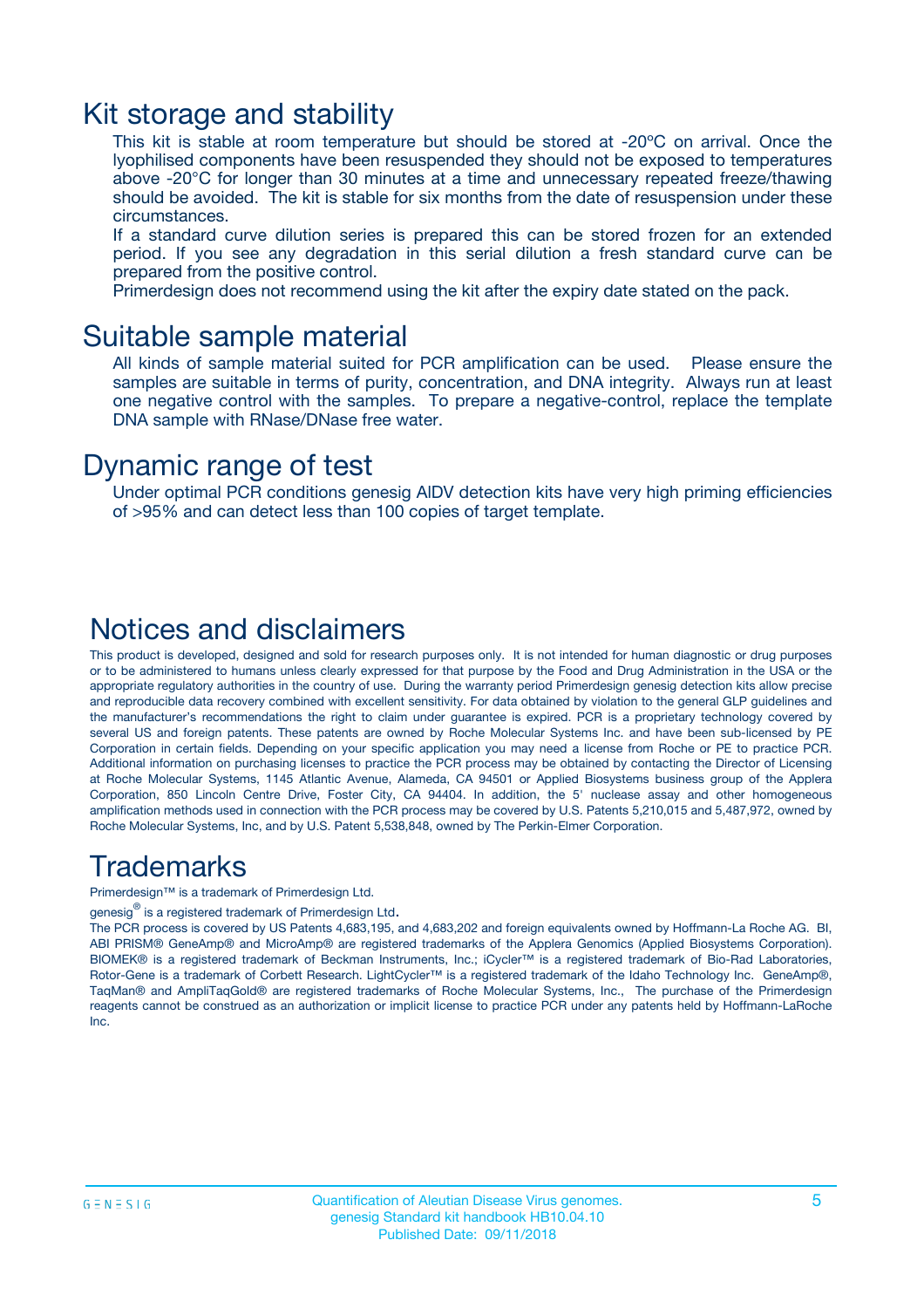# Principles of the test

#### **Real-time PCR**

A AlDV specific primer and probe mix is provided and this can be detected through the FAM channel.

The primer and probe mix provided exploits the so-called TaqMan® principle. During PCR amplification, forward and reverse primers hybridize to the AlDV DNA. A fluorogenic probe is included in the same reaction mixture which consists of a DNA probe labeled with a 5`-dye and a 3`-quencher. During PCR amplification, the probe is cleaved and the reporter dye and quencher are separated. The resulting increase in fluorescence can be detected on a range of qPCR platforms.

#### **Positive control**

For copy number determination and as a positive control for the PCR set up, the kit contains a positive control template. This can be used to generate a standard curve of AlDV copy number / Cq value. Alternatively the positive control can be used at a single dilution where full quantitative analysis of the samples is not required. Each time the kit is used, at least one positive control reaction must be included in the run. A positive result indicates that the primers and probes for detecting the target AlDV gene worked properly in that particular experimental scenario. If a negative result is obtained the test results are invalid and must be repeated. Care should be taken to ensure that the positive control does not contaminate any other kit component which would lead to false-positive results. This can be achieved by handling this component in a Post PCR environment. Care should also be taken to avoid cross-contamination of other samples when adding the positive control to the run. This can be avoided by sealing all other samples and negative controls before pipetting the positive control into the positive control well.

#### **Negative control**

To validate any positive findings a negative control reaction should be included every time the kit is used. For this reaction the RNase/DNase free water should be used instead of template. A negative result indicates that the reagents have not become contaminated while setting up the run.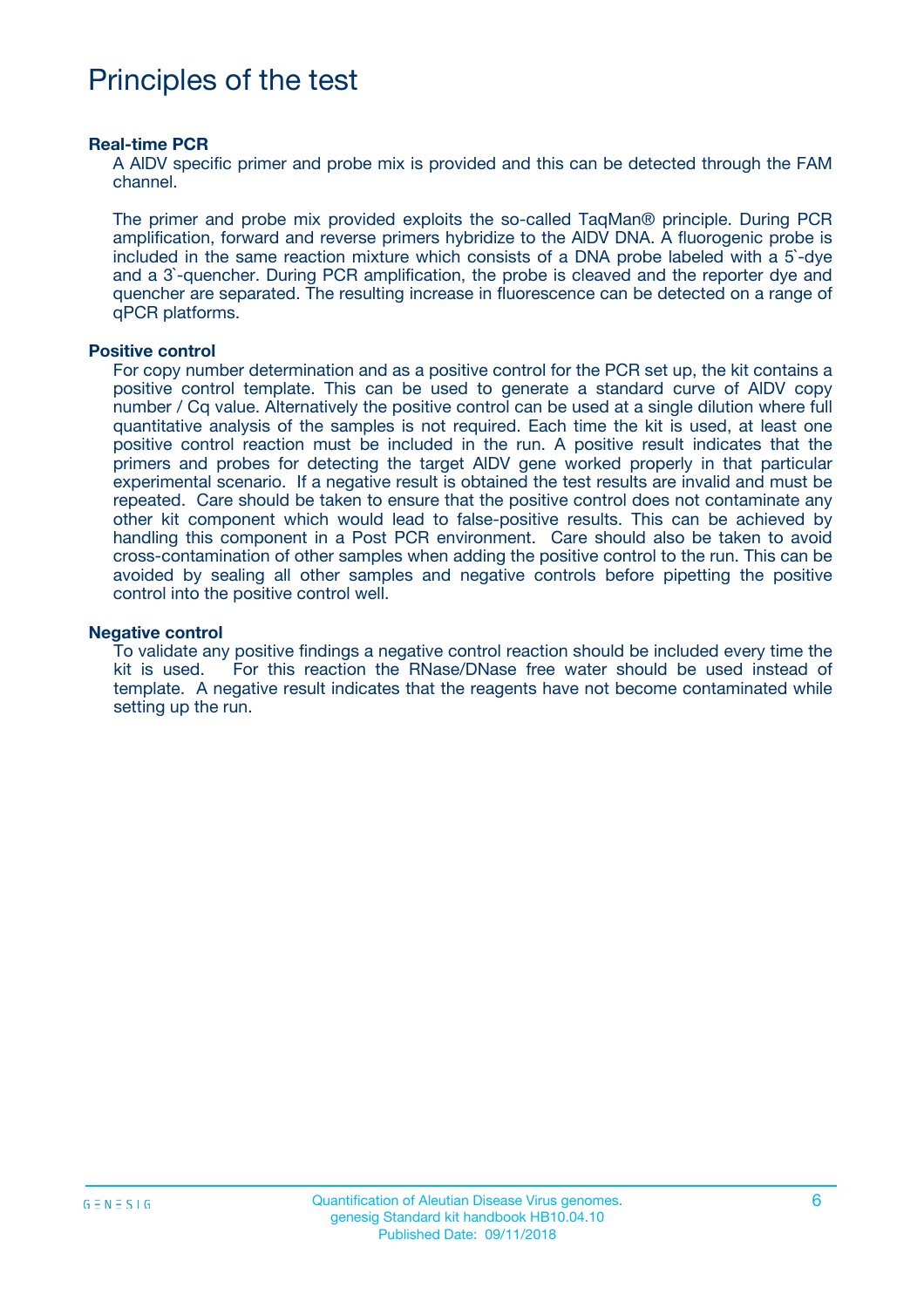## Resuspension protocol

To minimize the risk of contamination with foreign DNA, we recommend that all pipetting be performed in a PCR clean environment. Ideally this would be a designated PCR lab or PCR cabinet. Filter tips are recommended for all pipetting steps.

#### **1. Pulse-spin each tube in a centrifuge before opening.**

This will ensure lyophilised primer and probe mix is in the base of the tube and is not spilt upon opening the tube.

**2. Resuspend the kit components in the RNase/DNase free water supplied, according to the table below.**

To ensure complete resuspension, vortex each tube thoroughly.

| Component - resuspend in water<br>Volume |        |
|------------------------------------------|--------|
| <b>Pre-PCR pack</b>                      |        |
| AIDV primer/probe mix (BROWN)            | 165 ul |

### **3. Resuspend the positive control template in the template preparation buffer supplied, according to the table below:**

To ensure complete resuspension, vortex the tube thoroughly.

| Component - resuspend in template preparation buffer |        |  |
|------------------------------------------------------|--------|--|
| <b>Post-PCR heat-sealed foil</b>                     |        |  |
| AIDV Positive Control Template (RED) *               | 500 µl |  |

\* This component contains high copy number template and is a VERY significant contamination risk. It must be opened and handled in a separate laboratory environment, away from the other components.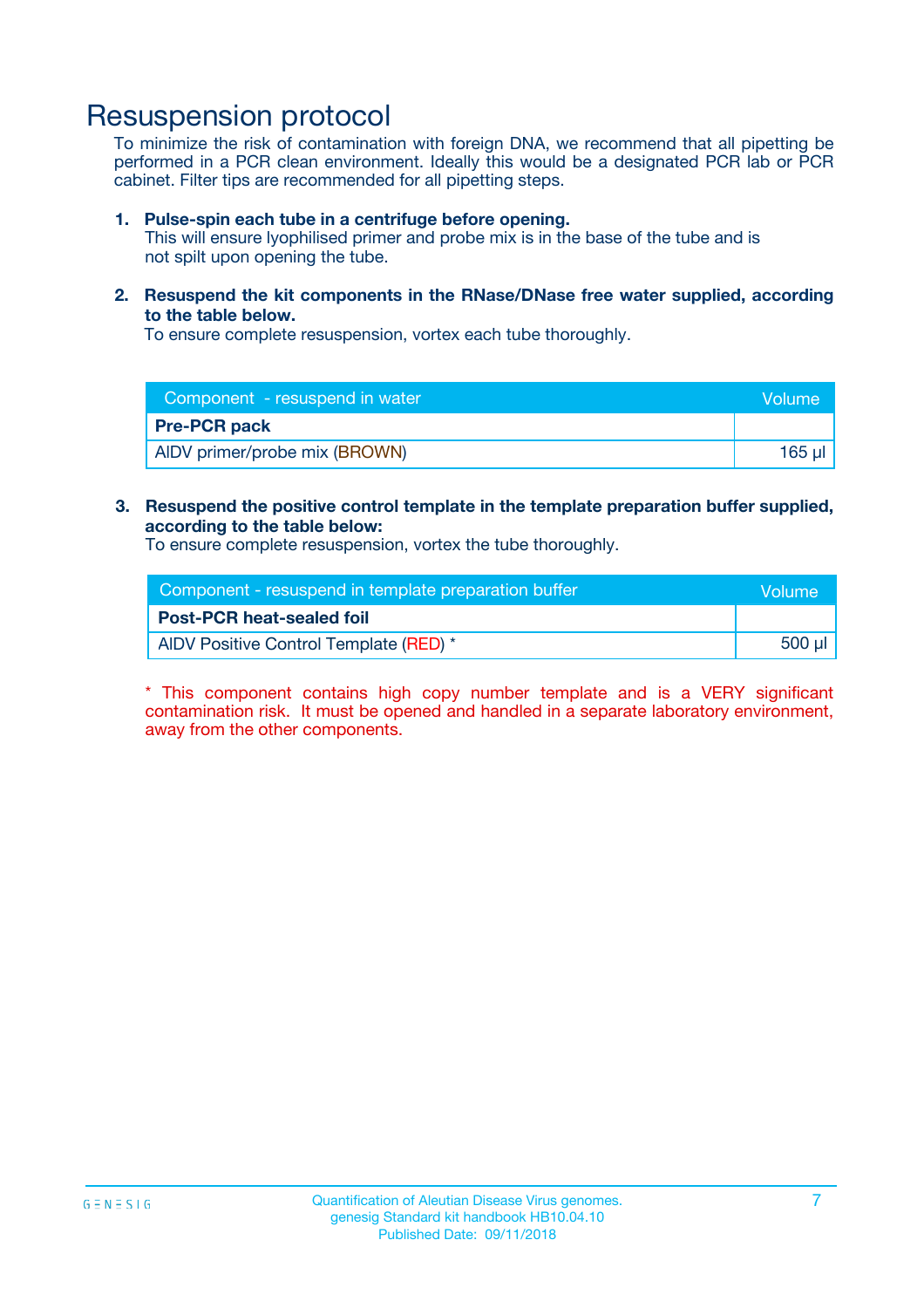# qPCR detection protocol

**1. For each DNA sample prepare a reaction mix according to the table below:** Include sufficient reactions for positive and negative controls.

| Component                                 | Volume           |
|-------------------------------------------|------------------|
| oasig or PrecisionPLUS 2X qPCR Master Mix | 10 $\mu$         |
| AIDV primer/probe mix (BROWN)             | 1 $\mu$          |
| <b>RNase/DNase free water (WHITE)</b>     | $4 \mu$          |
| <b>Final Volume</b>                       | 15 <sub>ul</sub> |

- **2. Pipette 15µl of this mix into each well according to your qPCR experimental plate set up.**
- **3. Prepare DNA templates for each of your samples.**
- **4. Pipette 5µl of DNA template into each well, according to your experimental plate set up.**

For negative control wells use 5µl of RNase/DNase free water. The final volume in each well is 20µl.

**5. If a standard curve is included for quantitative analysis, prepare a reaction mix according to the table below:**

| Component                                 | Volume          |
|-------------------------------------------|-----------------|
| oasig or PrecisionPLUS 2X qPCR Master Mix | 10 µl           |
| AIDV primer/probe mix (BROWN)             | 1 µI            |
| <b>RNase/DNase free water (WHITE)</b>     | $4 \mu$         |
| <b>Final Volume</b>                       | 15 <sub>µ</sub> |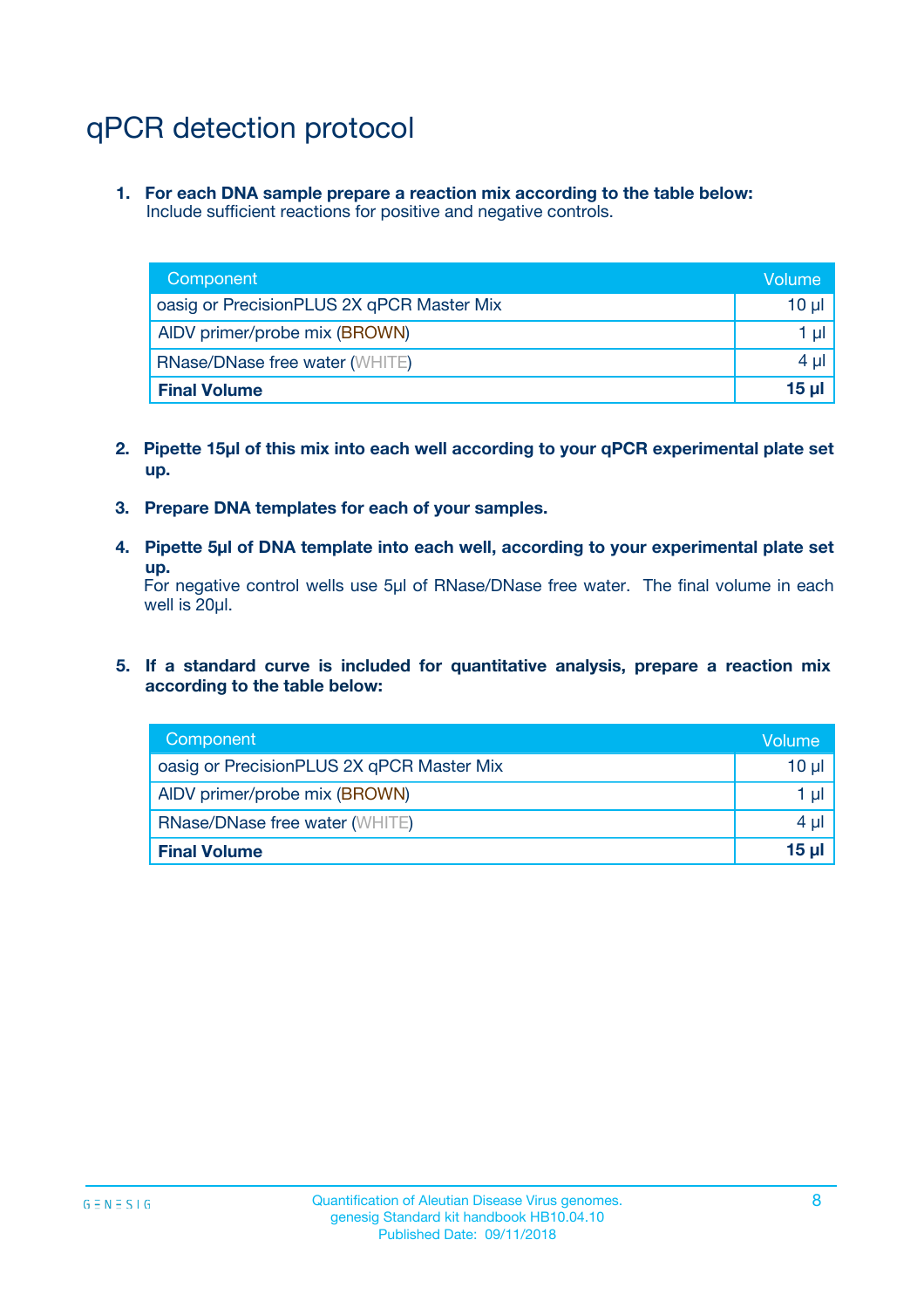### **6. Preparation of a standard curve dilution series.**

- 1) Pipette 90µl of template preparation buffer into 5 tubes and label 2-6
- 2) Pipette 10µl of Positive Control Template (RED) into tube 2
- 3) Vortex thoroughly
- 4) Change pipette tip and pipette 10µl from tube 2 into tube 3
- 5) Vortex thoroughly

Repeat steps 4 and 5 to complete the dilution series

| <b>Standard Curve</b>         | <b>Copy Number</b>     |
|-------------------------------|------------------------|
| Tube 1 Positive control (RED) | $2 \times 10^5$ per µl |
| Tube 2                        | $2 \times 10^4$ per µl |
| Tube 3                        | $2 \times 10^3$ per µl |
| Tube 4                        | $2 \times 10^2$ per µl |
| Tube 5                        | 20 per µl              |
| Tube 6                        | 2 per ul               |

7. Pipette 5µl of standard template into each well for the standard curve according to your experimental plate set up.

The final volume in each well is 20µl.

# qPCR amplification protocol

Amplification conditions using oasig or PrecisionPLUS2X qPCR Master Mix.

|             | <b>Step</b>       | <b>Time</b>     | <b>Temp</b>    |
|-------------|-------------------|-----------------|----------------|
|             | Enzyme activation | 2 min           | $95^{\circ}$ C |
| Cycling x50 | Denaturation      | 10 <sub>s</sub> | 95 $°C$        |
|             | DATA COLLECTION * | 60 s            | 60 °C          |

\* Fluorogenic data should be collected during this step through the FAM channel